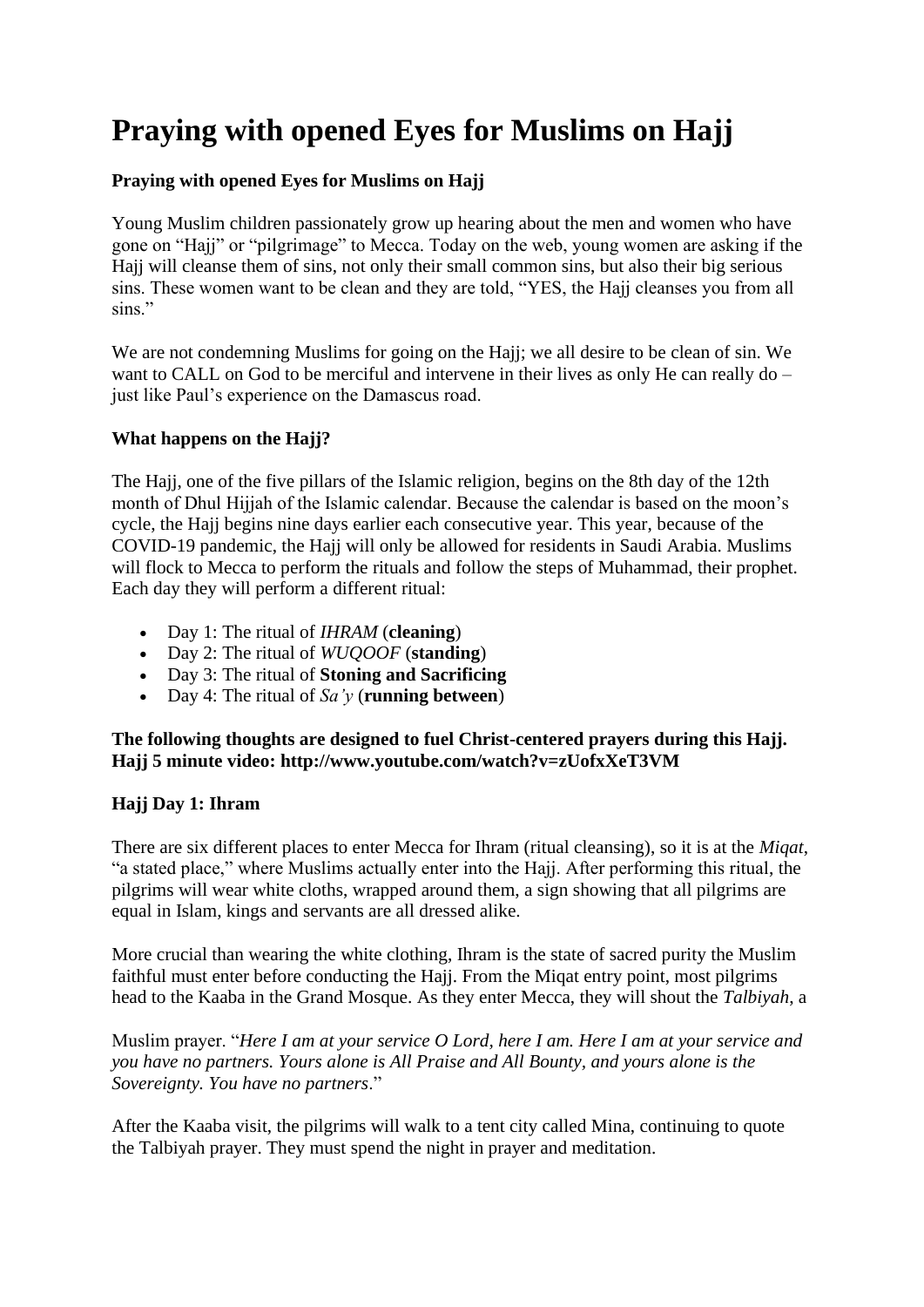# **Key Scriptures**

*They will call on me, and I will answer them. I will say, you are my people and they will say, The Lord is our God.* Zechariah 13:9b

## **Going before the Father**

- Purification rituals may cleanse the body, but they don't cleanse the heart. Only Jesus can cleanse our hearts and we can only do that through repentance. **Pray** that the Holy Spirit would issue a call to genuine repentance that seeking hearts hear and respond to.
- **Thank** Jesus that it is through His blood sins can be forgiven and **pray** that Muslims would understand that He is the only way to the Father. John 1:29, Hebrews 1:3, Acts 10:43
- **Ask** the Lord to bring to memory Scripture verses they may have heard over the TV or radio or internet about the white robes God provides for those who believe in the Lord Jesus Christ (Revelation 7:9). **Pray** they may understand and desire to be clothed with Christ's righteousness.

## **Hajj Day 2: Wuqoof – Standing at Arafat**

In the morning, after prayers, the pilgrims proceed to the Plain of Arafat where they perform the central ritual of the Hajj, the standing (*wuqoof*). In a shame and honor society (most Muslims come from this type of society), the seeking of the forgiveness of sins (shame) brings freedom. Abu Qataadah reported that Muhammed said, "fasting on the Day of Arafat expiates (atones for guilt) the sins of the preceding year and the coming year."

The pilgrims face Mecca and pray from noon to sundown. These prayers are done in a prescribed way: \*they should remember God, \*ask for forgiveness and \*pray other Islamic prayers. It is believed that Muhammad delivered his final sermon from a hill above this plain, called Mount Arafat, during his last pilgrimage. Muslims believe that they leave this day cleansed of sin.

As the sun sets, the people are not required to quote any prescribed prayers. During these sacred moments, pilgrims are to be alone with God. They should ask that their sins and lifelong shortcomings be forgiven.

At sunset, a cannon sounds. Pilgrims leave Arafat going to Muzdalifah, where they sleep or stay up all night under the stars. On the way, many will pick up stones and pebbles. For Muslims not on the Hajj, many will fast on this day of *wuqoof*.

## **Key Scripture**

*Believe in the Lord Jesus and you will be saved, you and all the people in your house.* Acts 16:31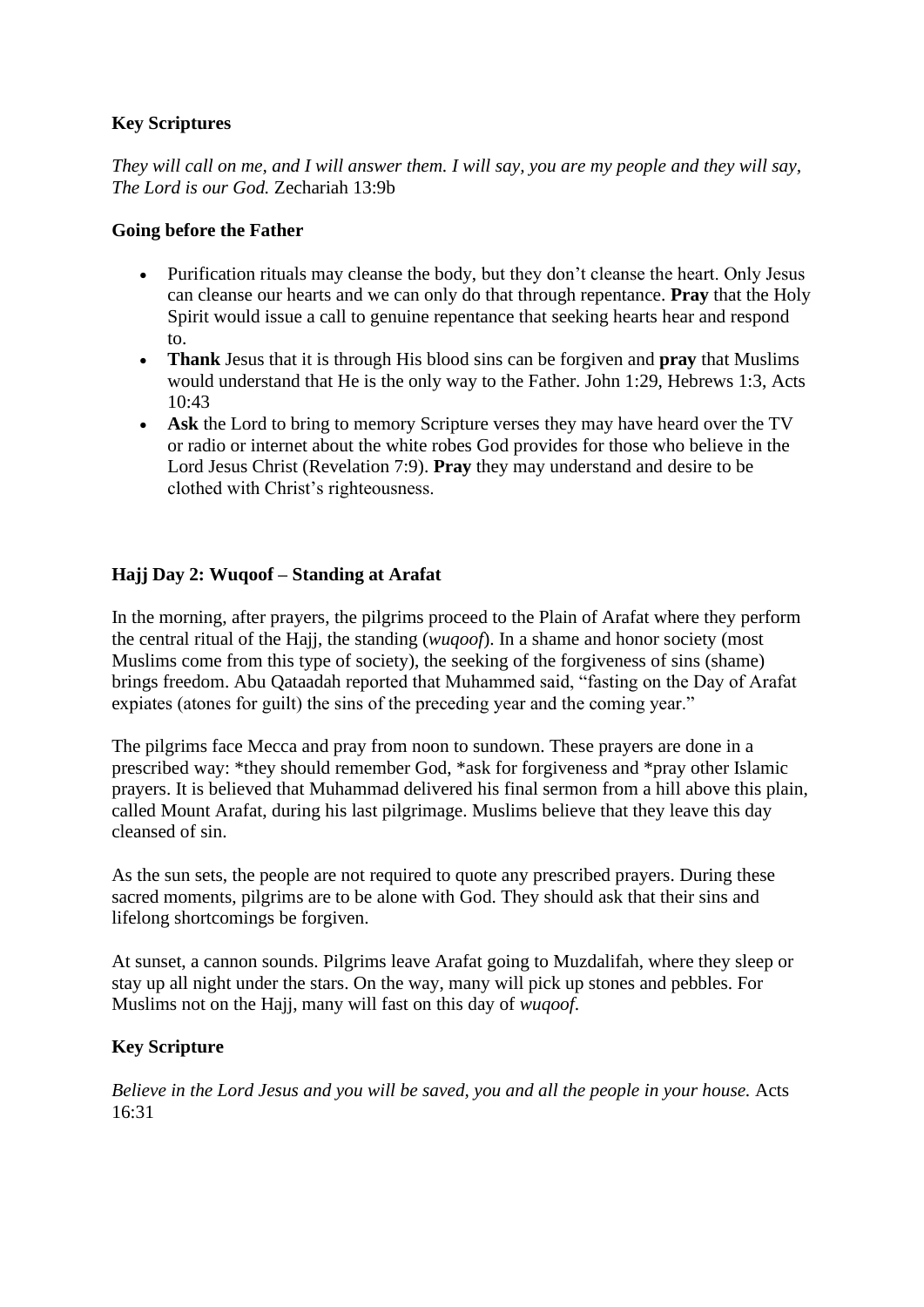#### **Going before the Father**

- As the pilgrims head to Muzdalifah, may what happened to Paul in Romans 7:7-13 well up in them, that theirs sins would continue to overwhelm them. **Pray** for conviction of sin deep in their hearts and minds.
- **Pray** that God would reveal His heart that He is grieved by our sin, but that He offers a way to receive His forgiveness. Jesus takes guilt and shame away which brings real freedom.
- **Pray** that God would reveal His heart of love for the people. He loves them so much. Pray that people will have encounters of God's love for them.
- **Pray** that God will speak to them in dreams and visions, as they spend the second night of the Hajj praying for their shortcomings and needs. Ask God for an open heaven for many who are genuinely seeking an encounter with God.
- Muslims pray five times a day "*Show us the straight way, the way of those on whom you have bestowed your Grace, those whose (portion) is not wrath, and who go not astray*." **Pray** that God will answer their prayer in such a way that they can grasp God's grace through Jesus Christ.

## **Hajj Day 3: Stoning and Sacrifice**

As the pilgrims leave Muzdalifah, they pass through Mina again. They head to the three pillars, which represent Satan coming to Abraham three times, to tempt him to ignore the instructions of God concerning the sacrifice of Ishmael. Muslims believe that Abraham threw stones at Satan. Using the stones or pebbles that they have collected, they throw them at the pillars, which represent Satan. In the stoning, pilgrims renounce evil and declare their willingness to sacrifice all they have to God.

After this "victory over Satan", pilgrims will kill a sheep, a goat or maybe a camel in remembrance of God's provision of a sheep sacrificed instead of Abraham's son. This sacrifice ends the formal time of Hajj. It is on this day, as well, that Muslims all over the world will sacrifice a sheep or some other animal. This is the biggest Islamic feast of the year, called Eid-el-Kabir (literally the Big Feast) or Eid-ul-Adha (the Feast of Sacrifice).

## **Key Scripture**

*The next day John saw Jesus coming toward him. John said, "Look, the Lamb of God who takes away the sins of the world."* John 1:29

#### **Going before the Father**

• Ephesians 6 states *"Our battle is not against flesh and blood but against the forces of wickedness in the heavenly places."* Muslims understand there is a spiritual battle caused by Satan. Throwing rocks at Satan during the day of stoning is meaningless apart from the Cross and Resurrection which defeated Satan. **Pray** that they would see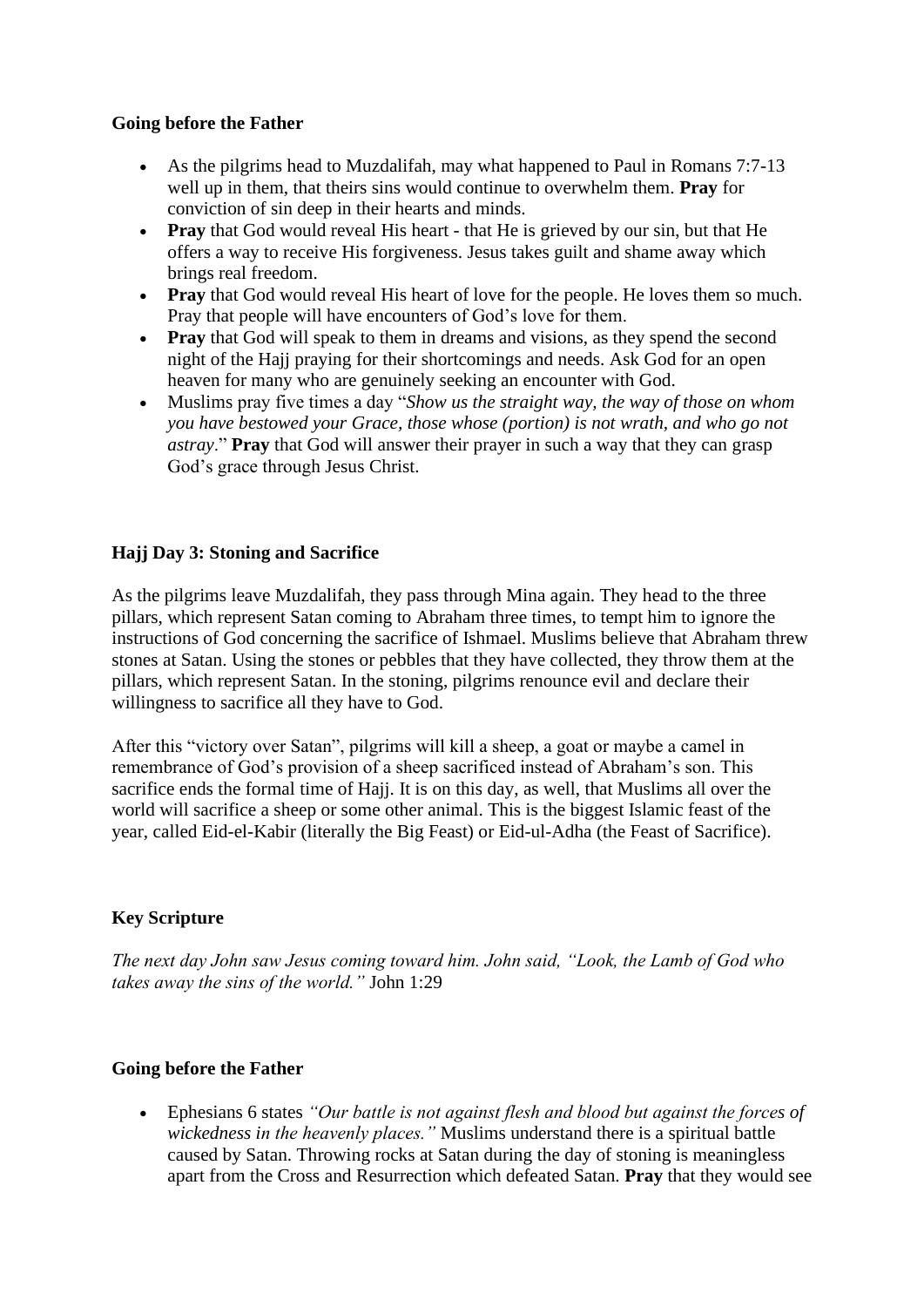that only Jesus defeated sin, Satan, and death. May they know that in Christ, we have mighty weapons "*for the tearing down of strongholds."* (2 Corinthians 10:4)

- **Thank** the Lord that Muslims see the importance of sacrificing an animal. In the Old Testament, it meant forgiveness of sins. After Jesus died on the cross, animals no longer were sacrificed, for His death covered all of our sins. **Pray** that they will understand the meaning behind it.
- **Ask** that God would overwhelm people with the truth and reality of Jesus' death on the cross. **Ask** that the Holy Spirit move in people's hearts so that they can receive this as truth.
- **Ask** God to give Muslims understanding that Christ has overcome all the powers of Satan on the cross and **pray** that they will experience the reality of that victory in their lives through spontaneous healings and deliverances by calling on Jesus' name.

#### **Hajj Day 4: Sa'y - Running between**

Lastly, the pilgrims go to the Grand Mosque in Mecca. Inside, the pilgrims walk around the Kaaba seven times and point to the stone or kiss it. Then they pray in the "Place of Abraham," the spot within the Grand Mosque where Muslims believe the patriarch prayed. After this prayer time, pilgrims reenact the running between the hills of Safa and Marwa, and drink from the well of Zamzam. This reenactment is the Islamic version of Hagar's desperate search for water for her son, Ishmael. They say she repeatedly ran between the hills of Safa and Marwah, climbing them to get a better view of the landscape, attempting to find someone who had water. Upon her return to her son after one of her runs, she discovered that a spring had miraculously sprouted near the infant. Muslims believe the Zamzam Well is this source of water and millions of Muslims still drink from it.

## **Key Scripture**

*Come, all you who are thirsty, come to the waters; and you who have no money, come, buy and eat! Why spend money on what is not bread, and your labour on what does not satisfy? Listen, listen to me, and eat what is good, and your soul will delight in the* richest of fare. Give ear and come to me; hear me, that your soul may live. Isaiah 55:2-3

## **Going before the Father**

• As Muslims circle the Kaaba and run through the hills, ask that they will see the

futility of these acts. They can have peace with God and a commitment to Him, but

it is through what Christ did for them. **Pray** that they will hear this good news and